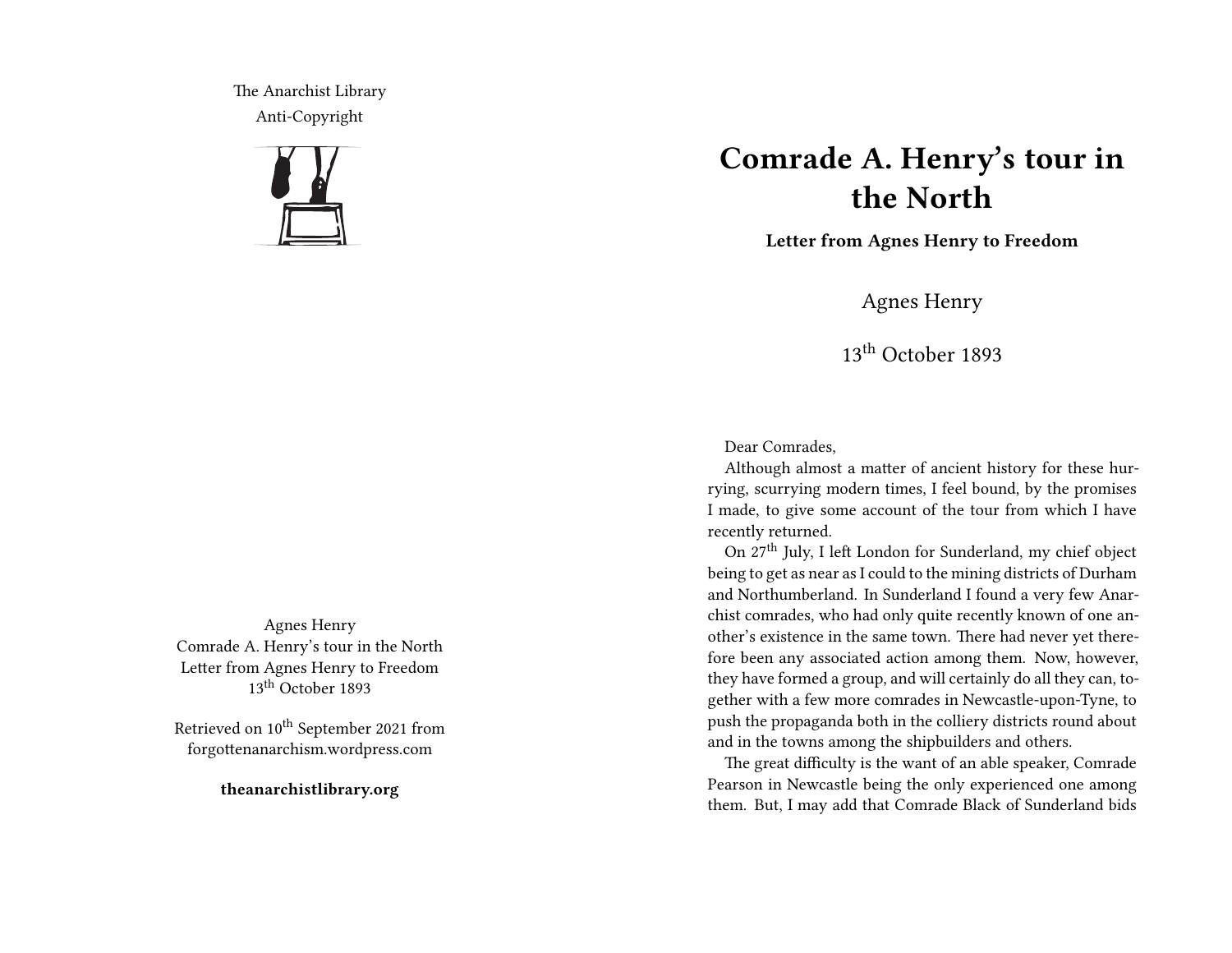fair to become a good speaker if he would only persist in the attempts he has made.

Unfortunately, for lack of thorough organisation, I was not able to speak among the miners as often as I would have wished, but nevertheless the thin end of the wedge was introduced in places where Anarchist Socialism had not been heard before. During the three weeks of my stay our meetings were well-attended, and elicited intelligent and sometimes enthusiastic interest on the part of the listeners. In short, my experience strengthened me in my opinion that there is no more fertile soil where the seed of Anarchist Communism could be spread than among the miners and the other independent spirited laborers of the North. Meetings were held in various parts of Sunderland and Newcastle, and in the colliery centres of Monkwearmouth, Ryhope, Seaham and Chester-le-Street. Also a fair amount of literature was sold.

Being half way to even the furthest off of our Scottish Groups, and remembering the pleasure I had had early in this year in taking part in the propaganda among those cordial bands of zealous comrades, I could not resist the temptation to intimate my readiness to visit them again if they so desired. Accordingly, on August 18<sup>th</sup>, I proceeded to Aberdeen. The bracing air of this fine northern, smokeless town refreshes the body, while the genial and truly brotherly welcome with which one is received by our Aberdonian comrades, makes a week's propaganda there both an inspiration and a privilege. We held two indoor meetings on Sunday  $20^{th}$  Aug., and during the week five out-door meetings. It is very evident that the workmen of Aberdeen receive the Anarchist propaganda gladly. They seem here to be as well-prepared as anywhere for the hour when they will take their part boldly in working out that Social Revolution which we all so ardently desire. From Aberdeen we went to Dundee, meeting again with a true Scotch welcome. It was a great pleasure to find that the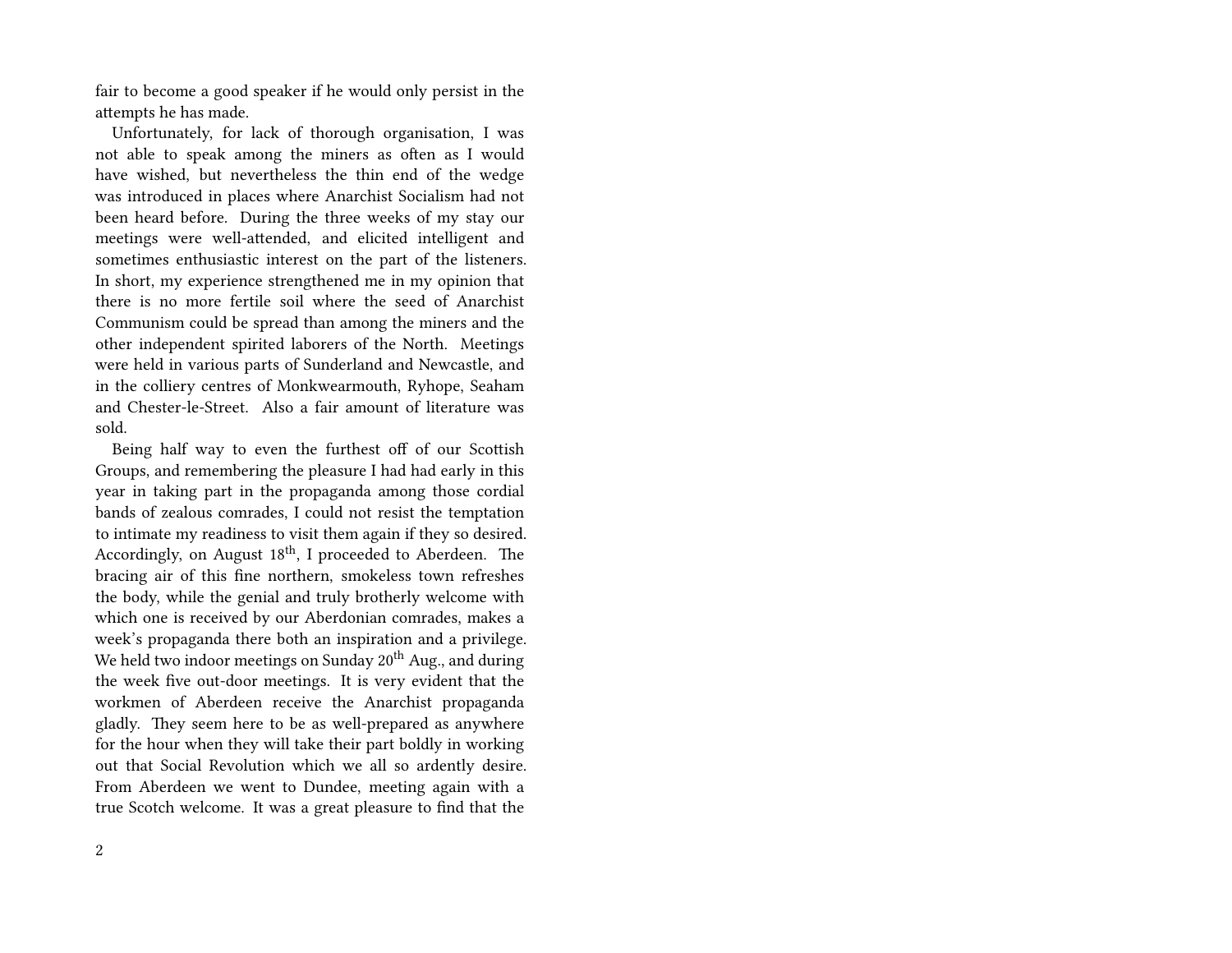group had increased, in spite of their having but one speaker among them. I was also very glad to make the acquaintance of several comrades I had not met on my previous visit. We had an excellent meeting, audience about 1000, in Barrack Park, on the Sunday. A slight, but not unfriendly opposition was made by a German Democrat. In the evening we had a smaller gathering at an indoor lecture followed by discussion. During the week we held three out-door meetings, all well-attended by attentive audiences, and generally followed by discussion. On the Friday I reached Edinburgh, and again I found myself among old friends, and made acquaintance with new ones. Here we had, Sunday,  $3<sup>rd</sup>$  Sept., two successful meetings in "The Meadows," attended by large audiences. Several efforts made to find a hall for an indoor meeting during the week failed, and consequently I could only meet with comrades and sympathisers individually before I had to leave on the following Thursday, 7<sup>th</sup> September, for Glasgow. This too is a lively centre for Anarchist propaganda with a large and active group. It is quite remarkable in Glasgow to find such enthusiastic accord on many points as there seems to be between many of the Democrats, who are thorough revolutionary Socialists, and even between younger members of the I.L.P. and our Anarchistic Brotherhood. Everywhere I spoke the applause from these other Schools of Socialists appeared to be almost as hearty as from the avowed Anarchists. For instance when I attended a lecture given by Com. Kate Conway of the I.L.P. the moment I rose to take part in the discussion I was greeted with a burst of applause which to me was quite amazing. And here, may I add, that at any rate, in the North there are many active workers among the I.L.P.'s who have no living faith in political methods, but who have joined that movement merely because they feel the great necessity of giving the sympathetic but still timid workers a definite object to strive for, a "something for them to do," in the words of Com. Kate Conway herself. But these agitators aim chiefly at spreading Socialistic